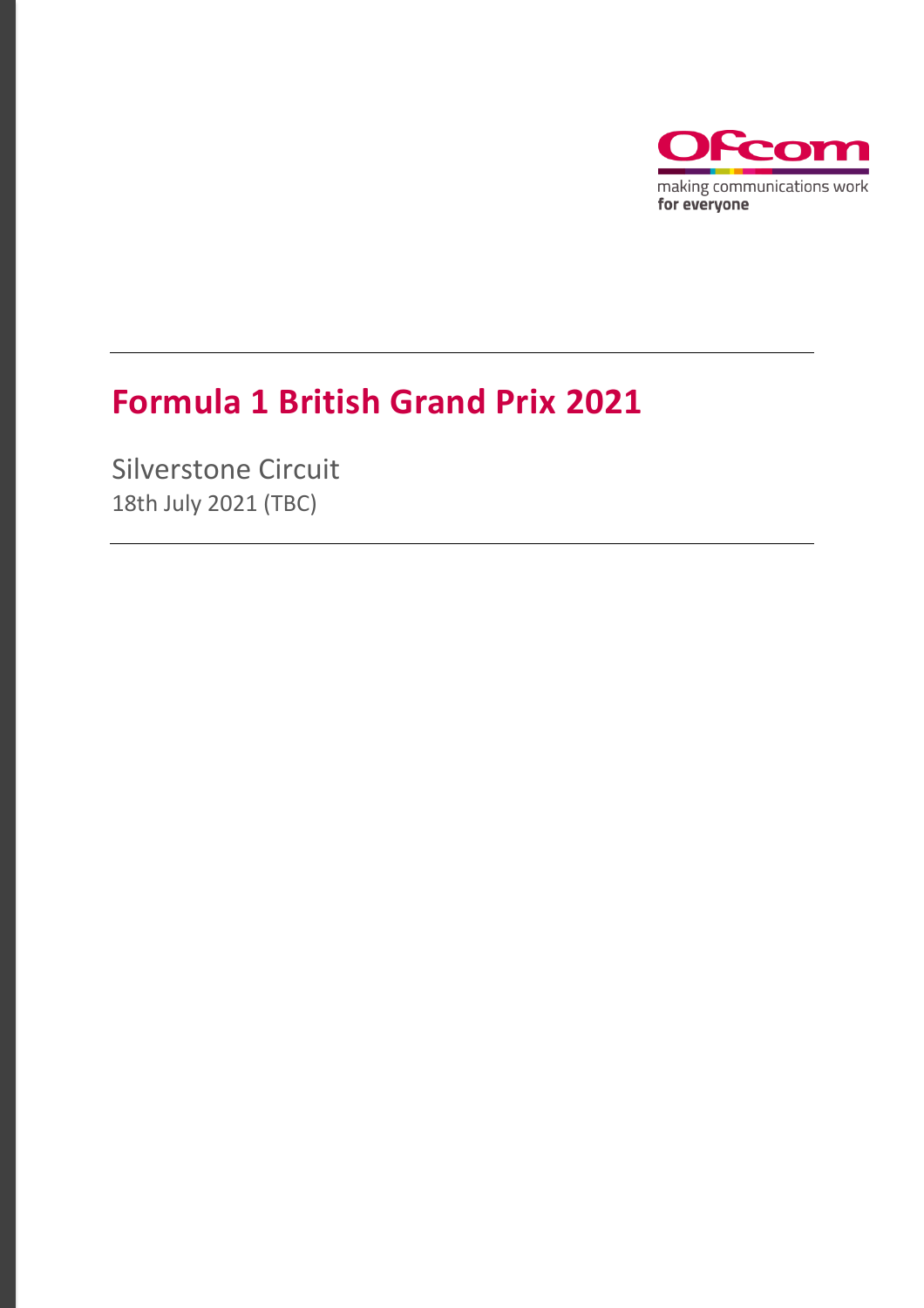### Introduction

We have provided over 19 years of frequency management and onsite support for the F1 British Grand Prix event and will continue to do so for 2021 should the event go ahead this year.

Your Frequency coordinator from Ofcom PMSE this year is Janelle Jones, who will be handling all the requests and performing the planning process. As in previous years the Grand Prix always presents us all with a large frequency requirement in a densely congested RF area. However, both careful planning and onsite support together with users operating within their licensing conditions will help towards achieving an interference free event.

The Coordinator managing this event is Janelle Jones

Our Team will be at Silverstone based adjacent to the TV Compound during the event. Though at a reduced capacity this year. Therefore, please don't hesitate to contact Janelle directly on +44 (0) 7545 419776.

#### Frequency Coordinator



Janelle Jones

Our office contact details are:

+44 (0) 207 981 3803 or email: [pmse@ofcom.org.uk](mailto:pmse@ofcom.org.uk)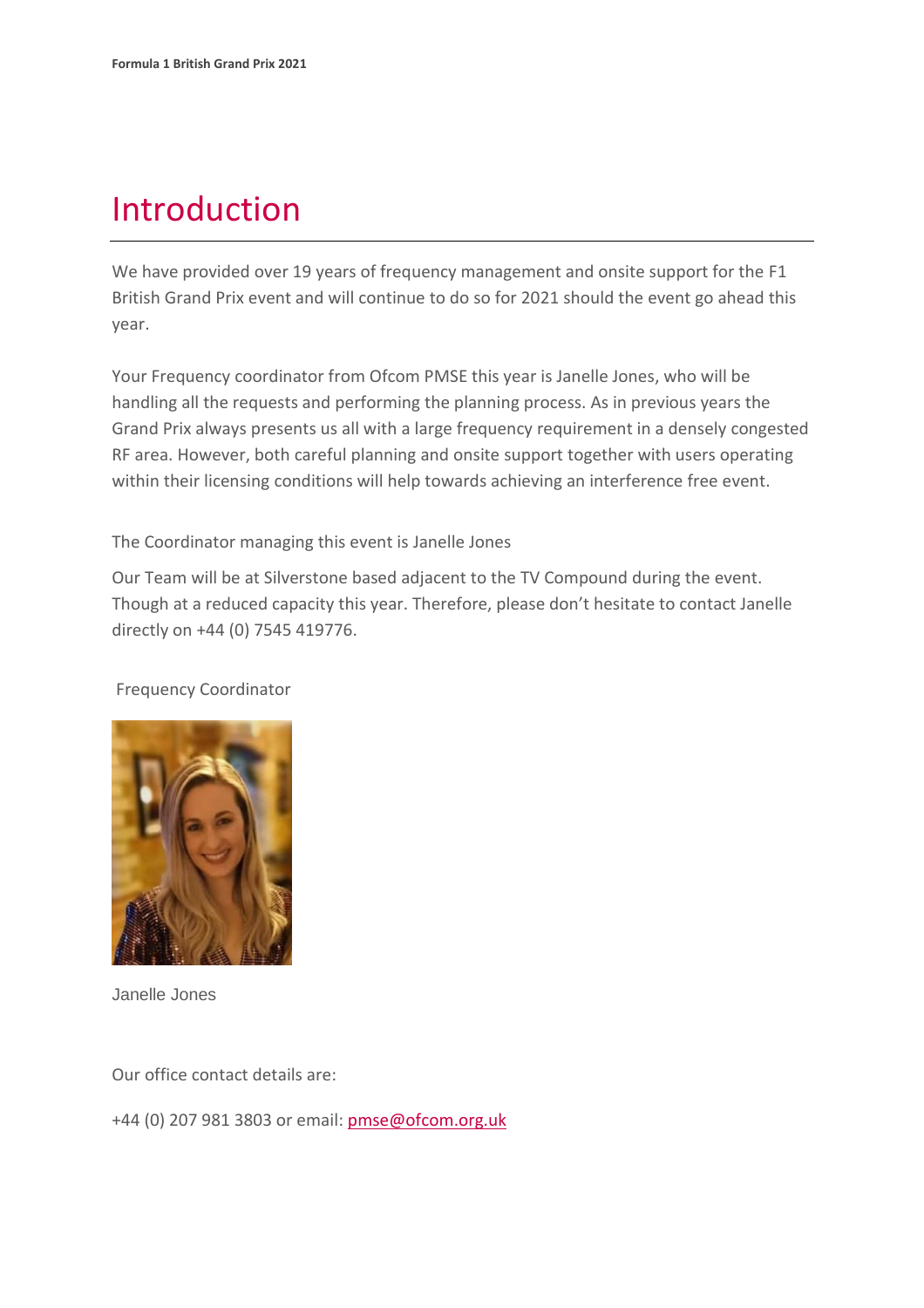### **Contents**

#### **Section**

| 1. Application Process        |   |
|-------------------------------|---|
| 2. Coordination and Licensing | 3 |
| 3. Event Time                 | 5 |
| 4. Useful Contacts            | 6 |
|                               |   |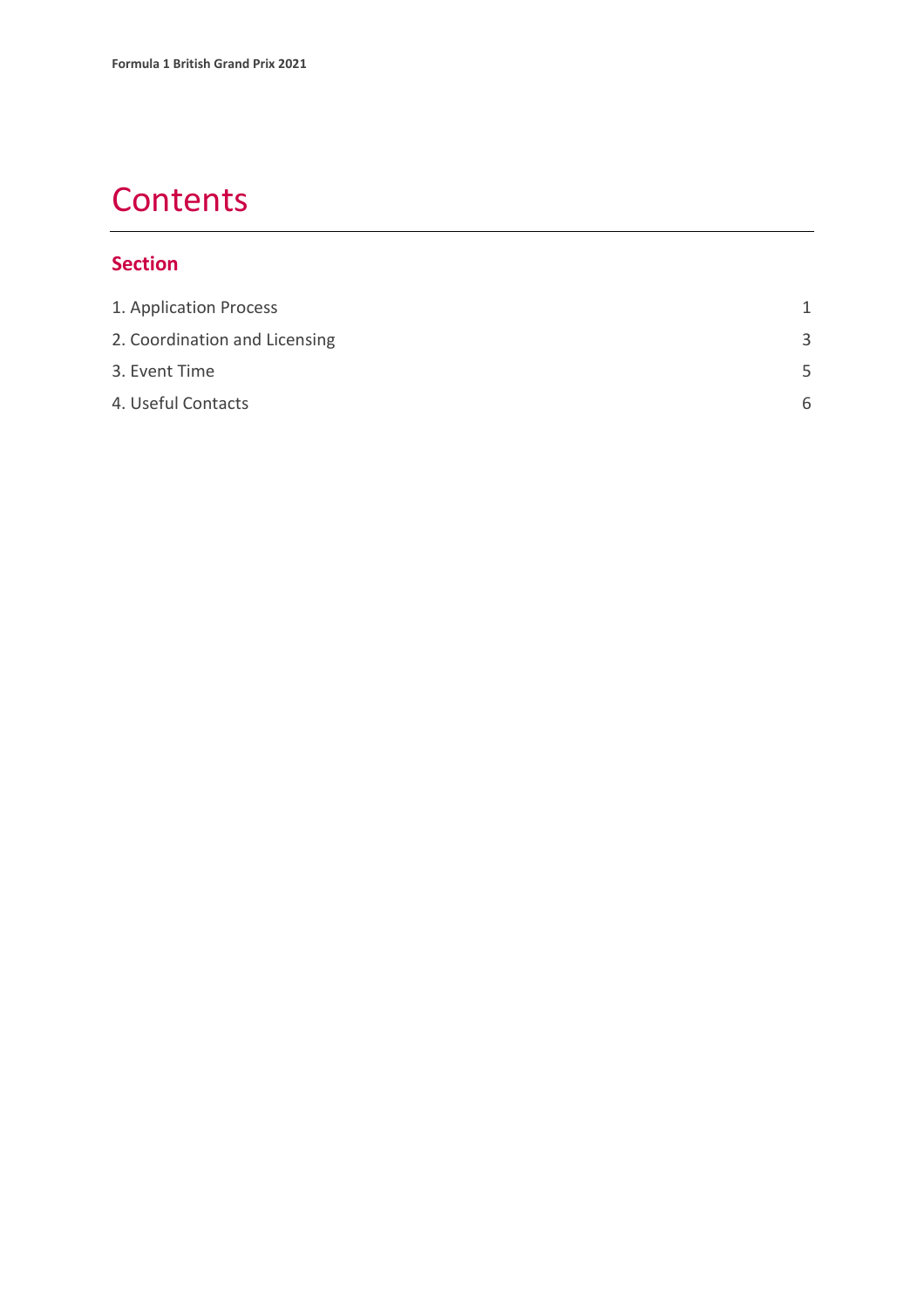### <span id="page-3-0"></span>1. Application Process

**Completed application forms submitted to Ofcom PMSE by 21st June 2021**



**We aim to issue licences (where applications have been received within the stated time periods) on or before the 05th July 2021**



**Payment MUST be received before the start of the event, otherwise you will not be licensed to use frequencies.**

We accept Debit/Credit Cards, Cheques and Bank Transfers or can take payment from existing carnets. *Please note that Ofcom PMSE are unable to accept payments made by AMEX.*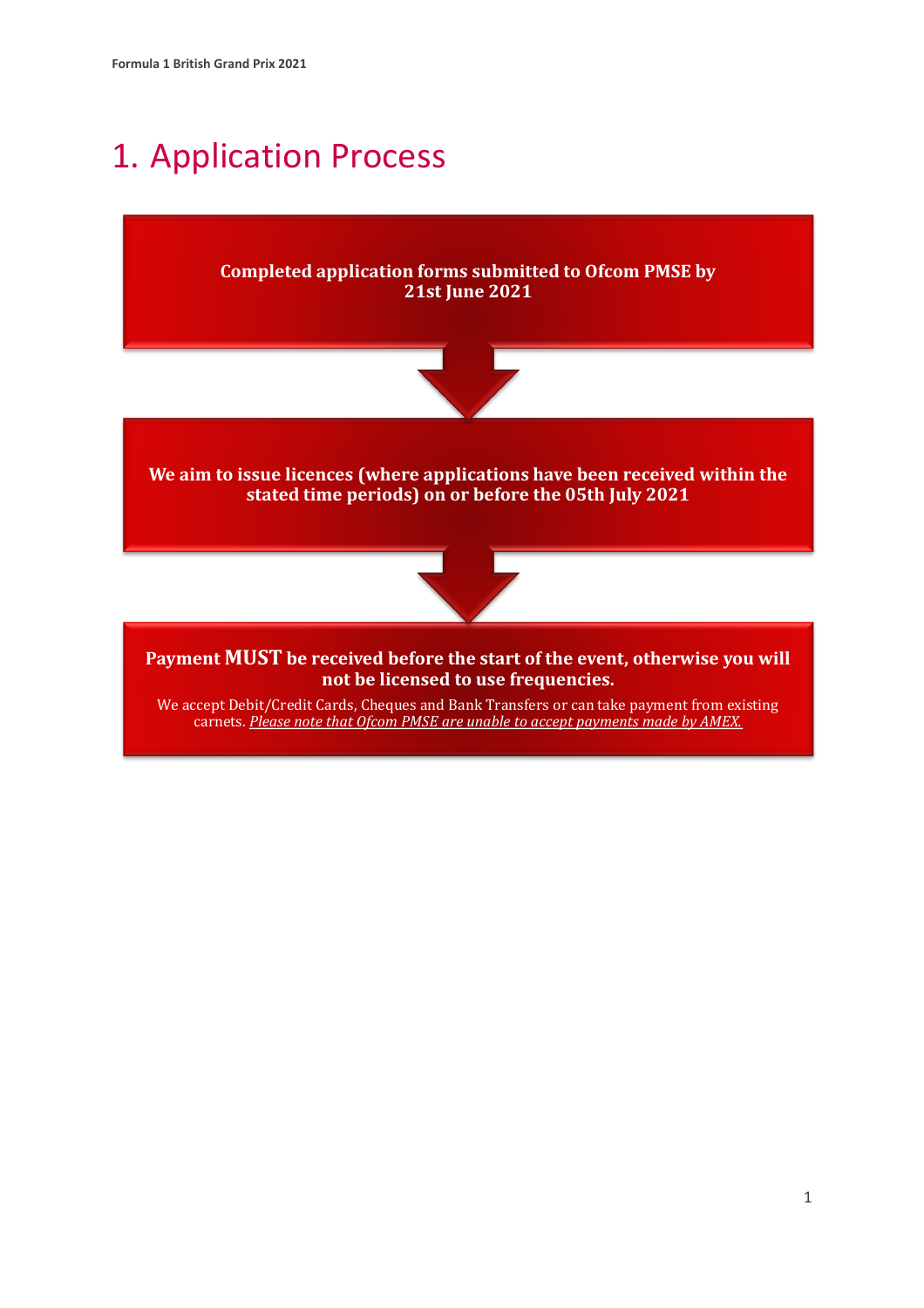PMSE spectrum is expected to be in high demand for the British Grand Prix so applicants are asked to submit their requests at the earliest possible opportunity from now. It is advisable to submit frequency applications to us by the **21st June 2021**, as applications submitted later than this date may not be accommodated as required.

As the F1 British Grand Prix is designated a Major Event, applications for frequencies will not be subject to Ofcom PMSE's usual three working day turnaround rule. All frequency applications will be collated and worked on at the same time in order to achieve the best frequency plan.

Application requests can be submitted via email (along with a completed application form please) to [pmse@ofcom.org.uk.](mailto:pmse@ofcom.org.uk)

Application forms are downloadable from our website at:

[https://www.ofcom.org.uk/manage-your-licence/radiocommunication](https://www.ofcom.org.uk/manage-your-licence/radiocommunication-licences/pmse/apply-for-a-pmse-licence)[licences/pmse/apply-for-a-pmse-licence](https://www.ofcom.org.uk/manage-your-licence/radiocommunication-licences/pmse/apply-for-a-pmse-licence)

Once there please expand the 'Download PMSE application forms' section and using either 'UHF Talkback licence Application' for radio talkback or 'Multipurpose Coordination Licence Application' for radio mic's, IEMs and cameras.

On receipt of a frequency application stakeholders will be notified, via email, that their application has been received. Once applications have been reviewed, customers will be contacted if there are any immediate questions regarding their requirements, or if any relevant information has been omitted.

Key information to include is as follows:

- Technical details surrounding the equipment How it is setup and being used
- The number of channels required
- The tuning range/capability of the kit
- Dates, times and exact location required on site
- Details of the team/organisation you are representing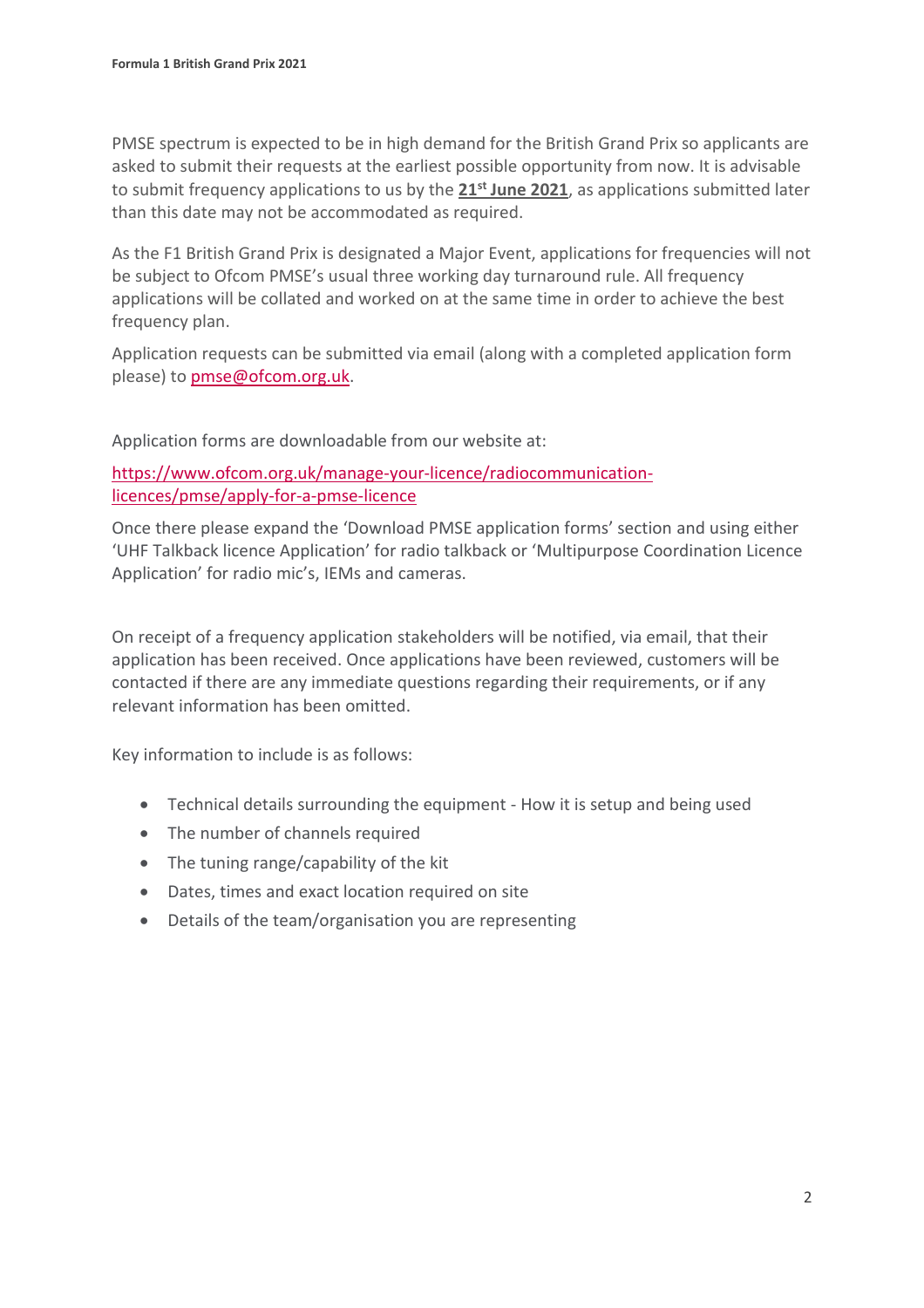# <span id="page-5-0"></span>2. Coordination and Licensing

#### 2.1 General Information

Frequency Planning will fall in to two main areas:

**Teams & Events** – Includes main teams for the Grand Prix where use will be out on track, in the pit and main paddock areas. Radio use will also be required, and present, for GP2 & GP3 in their respective paddock & track locations. Other use will be standard communications for general event and hospitality applications.

**TV Coverage & Broadcasting** - The main areas for radio use will be the host's Broadcast Village, the Television/Broadcast Compound and the paddock.

Both Teams and Broadcasters will have radio equipment that will have a demand on most used areas of the RF spectrum. The frequency ranges that will have peak demand on are shown below:

**150 MHz to 170 MHz** – This range is typically assigned for narrow band team communications.

**450 MHz to 470 MHz** - This range is typically assigned for narrow band broadcaster applications with some team communications

**470 MHz to 703 MHz** – Depending on equipment capability, the band can be deployed to accommodate, broadcaster communications & programme feeds, Data, wireless microphones and personal monitors. Please be aware that this range is shared with DTV for the area and certain channels will have to be avoided to protect both domestic reception & PMSE use.

**L Band - 1 GHz to 2 GHz** – This band is utilized for telemetry applications. This band does have certain constraints and will require special clearance from other long-term spectrum users.

**S Band - 2 GHz to 4 GHz** – Broadcast applications such as wireless cameras, return vision and air to ground aerial video. Highest demand is 2GHz to 2.5GHz & 3GHz to 3.6GHz. **Please note -** *Certain ranges will not be available for licensing due to spectrum changes that have taken place.*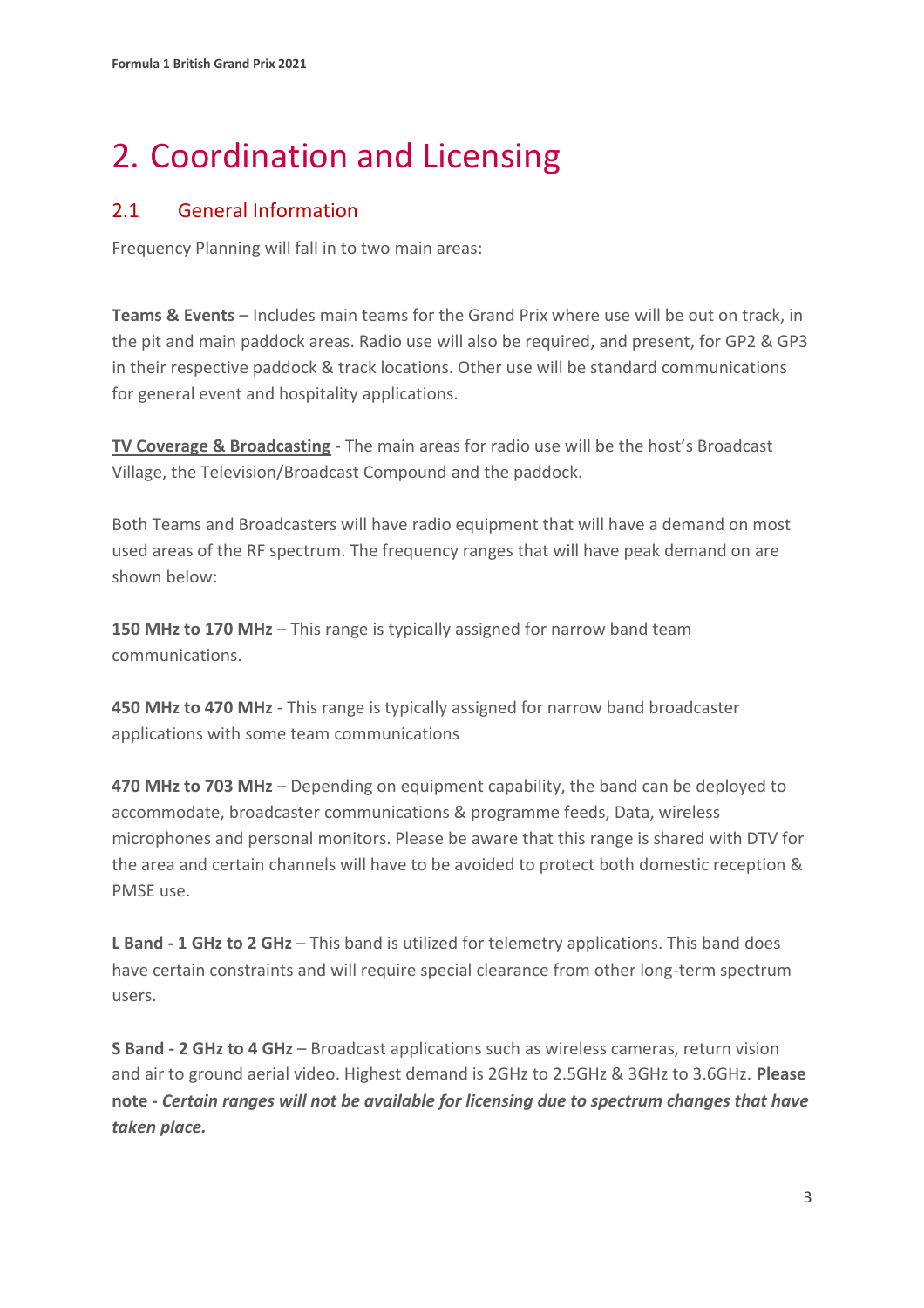When applying for frequencies we strongly advise customers to apply for ranges that Ofcom PMSE have control of, and manage, on a day to day basis – Please see: [https://www.ofcom.org.uk/manage-your-licence/radiocommunication](https://www.ofcom.org.uk/manage-your-licence/radiocommunication-licences/pmse/pmse-technical-info)[licences/pmse/pmse-technical-info](https://www.ofcom.org.uk/manage-your-licence/radiocommunication-licences/pmse/pmse-technical-info)

Scroll down to the 'Related Content' section towards the bottom of the page for full details of what this includes.

We will try our best to accommodate all frequency requests within the available spectrum to us but if we do have insufficient spectrum to satisfy demand, we will seek special authorisation to use spectrum, owned by another user, here at Ofcom. Please be mindful of this and allow us the extra time required to accommodate.

#### 2.2 Payment and licence documents

It is imperative that we receive payment before your licence is scheduled to start so we can issue your licence documents with the required frequencies. To help with this we accept Debit/Credit Cards, and Bank Transfers or can take payment from existing carnets. When paying by Debit/Credit card you will receive a secure payment link to your email address. Your licensing documentation will be dispatched upon receipt of payment.

*Please note that Ofcom PMSE are unable to accept payments made by American Express (AMEX).*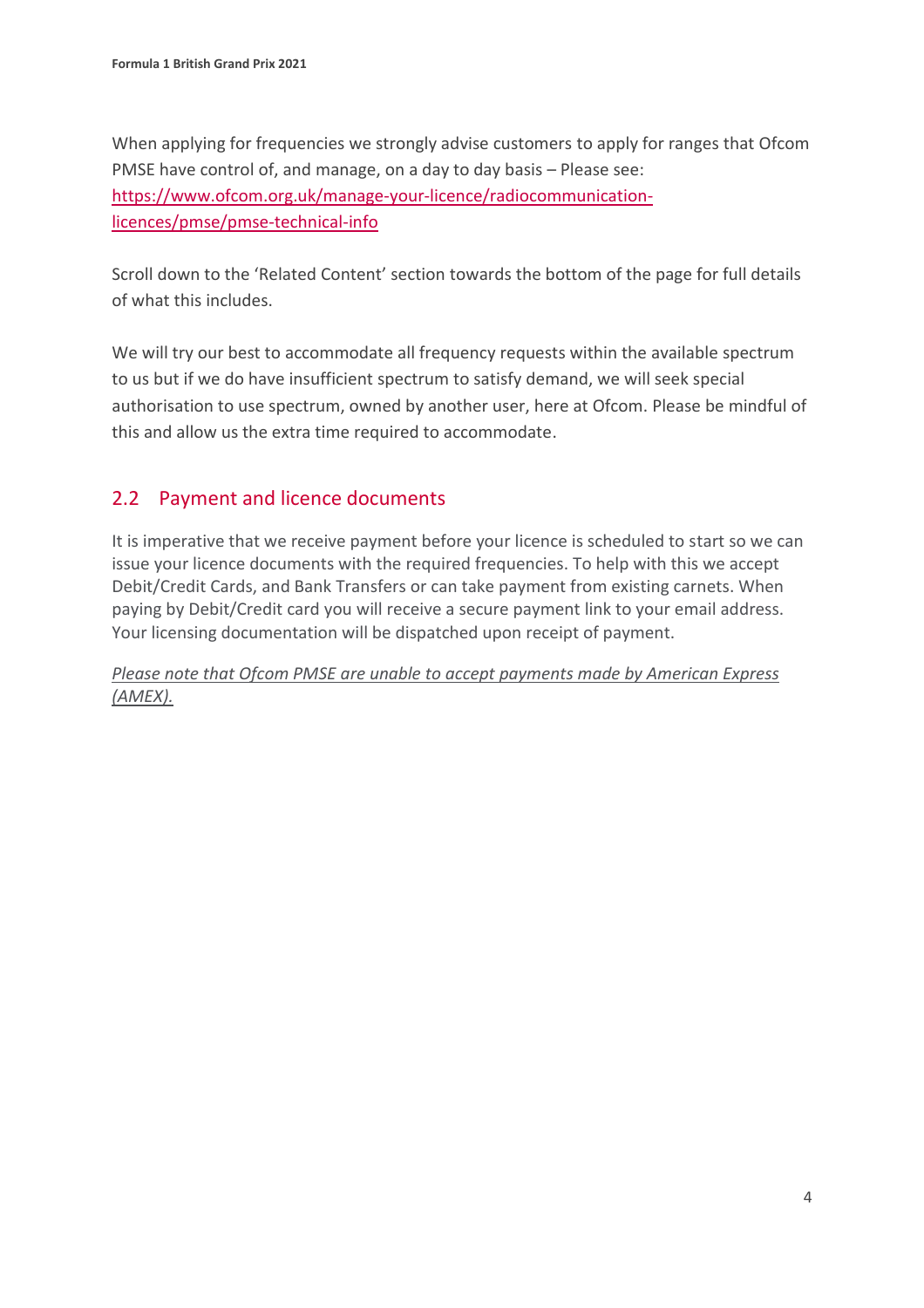## <span id="page-7-0"></span>3. Event Time

Operation of frequencies during the event may be subject to strict licensing times. These times must be adhered to. It is your responsibility to ensure that these rules are followed. If there are concerns about licensing times, please contact the Event Coordinator.

During the Event, Ofcom will be on site at the Formula 1 British Grand Prix where spectrum teams will support licensees in rectifying any issues and carrying out any enforcement where necessary. As mentioned before Ofcom will be based in, and working from, the "Frequency Cabin" located adjacent to the Broadcast Compound. Times of operation will be from Wednesday until Sunday.

If, when on site, interference is experienced on your frequencies please contact the Event Coordinator, Office or the Out of Hours PMSE Spectrum Coordinator right away.

We will investigate why you may be subjected to this interference and offer you suitable alternatives within the constraints of your equipment should this be appropriate. Contact details can be found in Section 4 of this document.